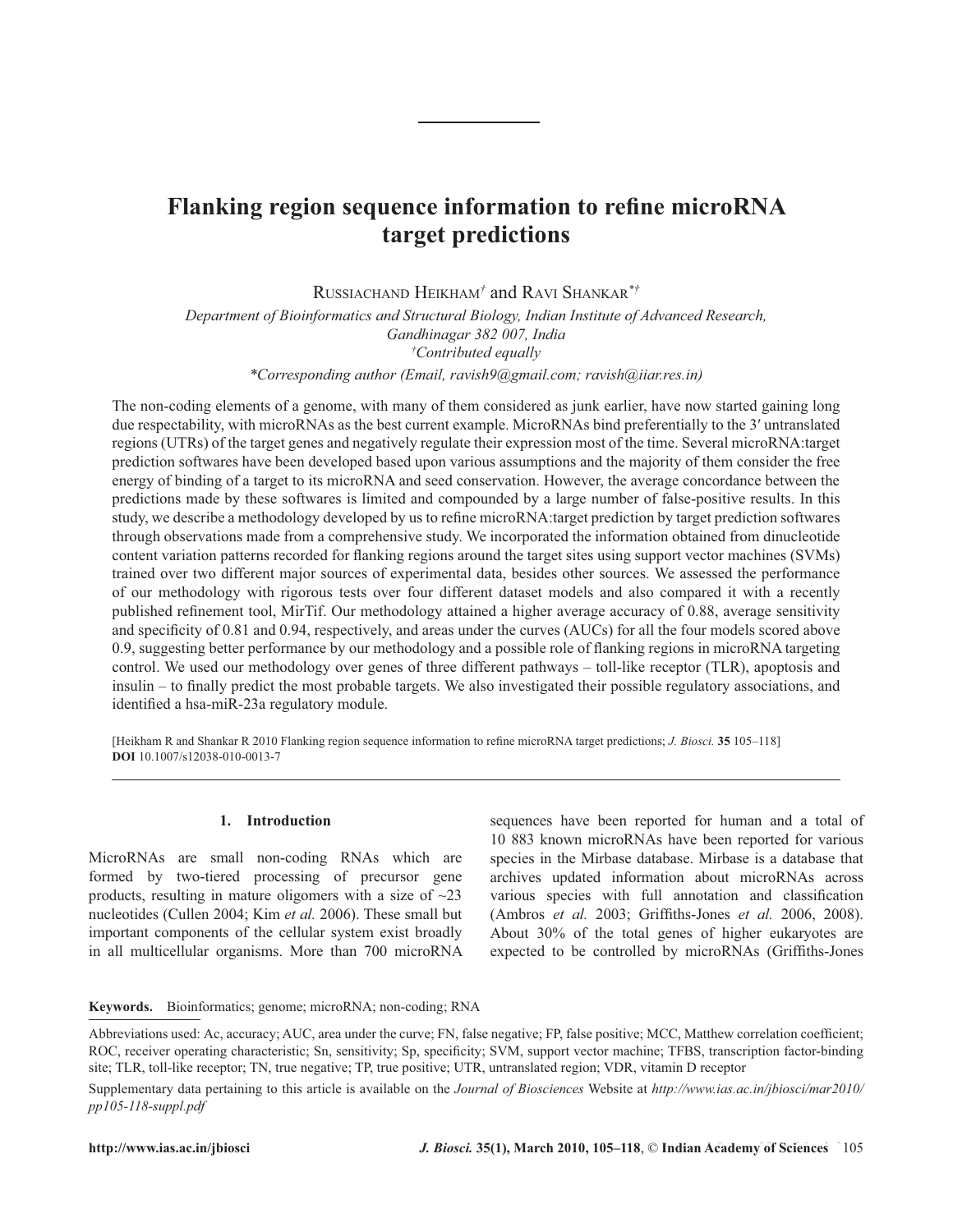2004). Additionally, in the case of vertebrates, the matter is further complicated by the fact that, unlike plants, there are very few cases with absolute complementarity between a microRNA and its target (Miller and Waterhouse 2005). A large part of abundance assessments is based upon predictions made by presently existing softwares which themselves agree with each other to a limited level and a maximum of 50% (Kiriakidou *et al.* 2004; Hammell *et al.* 2008). In general, these softwares predict large amounts of false-positive targets and leave ample space for improvement in target prediction methodologies. Most of them are primarily dependent on two major assumptions: (i) the free energy of interaction of the microRNA with its target, and (ii) the conservation and continuity of the seed region (Lai 2002, 2004).

An interesting study has been done by Kertesz *et al.* (2007) where information from partition function for the untranslated region (UTR) has been used to assess accessibility in terms of difference in free energy (*Δ*G). This approach has a predecessor in the microTAR program, which considers the difference between the energy required to open the structure of the target region and free energy of target formation (Thadani and Tammi 2005). The accuracy of such programs may decrease with an increase in length of the RNA as they are dependent upon single-sequence and thermodynamics-based RNA structure prediction methodologies. A detailed survey of the limitations of RNA structure prediction methodologies can be found elsewhere (Gardner and Giegerich 2004; Andronescu *et al.* 2005).

Some sofwares have successfully used phylogenetic conservation to improve predictions and have given strong support for assumptions that consider phylogenetic conservation of target sites as the basis for the targeting and prediction of valid targets (Lewis *et al.* 2005). A new generation of softwares has evolved now, which are based on a multivariate machine learning approach and consider multiple features for classification (Kim et al. 2006; Wang and El Naqa 2008). Due to the large number of falsepositive results, the overall agreement between these softwares is very low. Recently, a support vector machine (SVM)-based target prediction refinement approach has been introduced through the MirTif software, which takes output from a target prediction tool and tries to identify the potential predicted targets based on k-mer information from a predicted Target:miR pair (Yang *et al.* 2008). Two recent studies on the relationship between microRNAs and targets have observed the significance of flanking region sequences around the target sites in a contextual manner and emphasized the need to look beyond seed pairing and miR:Target interactions alone (Grimson *et al.* 2007; Didiano and Hobert 2008). The motivation for the present work has largely been drawn from the observations made by these two landmark studies, along with the work done by Kertsez *et al.* (2007) on the role of flanking regions and their folding in target determination through target site accessibility. In the present study, we have considered the intrinsic sequence behaviour of the flanking regions around the target sites as a critical determinant, which could hold the signature for a possible target in the form of characteristic variations in the dinucleotide density profiles of the flanking regions.

#### **2. Materials and methods**

#### 2.1 *Experimental dataset collection*

In the present study, we have used a newly released database of experimentally validated targets for human, miRecords version 1, in addition to TarBase version 4 (Sethupathy *et al.* 2006; Xiao *et al.* 2009). Many of the reported miR:Target interactions in MiRecords have been validated through site-specific mutational analysis, in addition to expression analysis. Both the databases differ from each other with just after overlapping entries, which have been removed in the present study. There were a total of 99 experimentally validated interactions for human in Tarbase version 4 and about 1072 experimentally validated entries in MiRecords. We considered only those entries where microRNA-binding site information was available and experimentally validated. We did not consider those entries in which reported binding sites were not found in the UTR sequences, sites that were poorly defined or where UTR sequences differed or were not available. Details of all the datasets used in this study are available in supplementary data 1. Besides these, a total of 38 experimentally validated negative interaction instances reported by various studies and used by Yang *et al.* (2008) were also collected. Details of other additional datasets used in model building and testing for SVMs have been given in the following related sections.

#### 2.2 *Encoded pattern generation and scan for equivalence*

In some experimental studies, it has been reported that the activity of microRNA is sensitive to the specific interactions in the entire length and even a single change at any specific position may alter the efficacy of inhibition (Doench and Sharp 2004; Didiano and Hobert 2008). In the present study, we have given due importance to this observation and considered the interaction patterns between the microRNA and its targets through the entire length. Encoded sequence patterns precisely retain the interactions between a microRNA and its target. For all the experimentally validated targets where mutational analysis was not performed in the experimental record, sequences were extracted with some extra sequences for both the flanks. They were aligned to their partner microRNA reverse complement using a standard alignment procedure and optimized scoring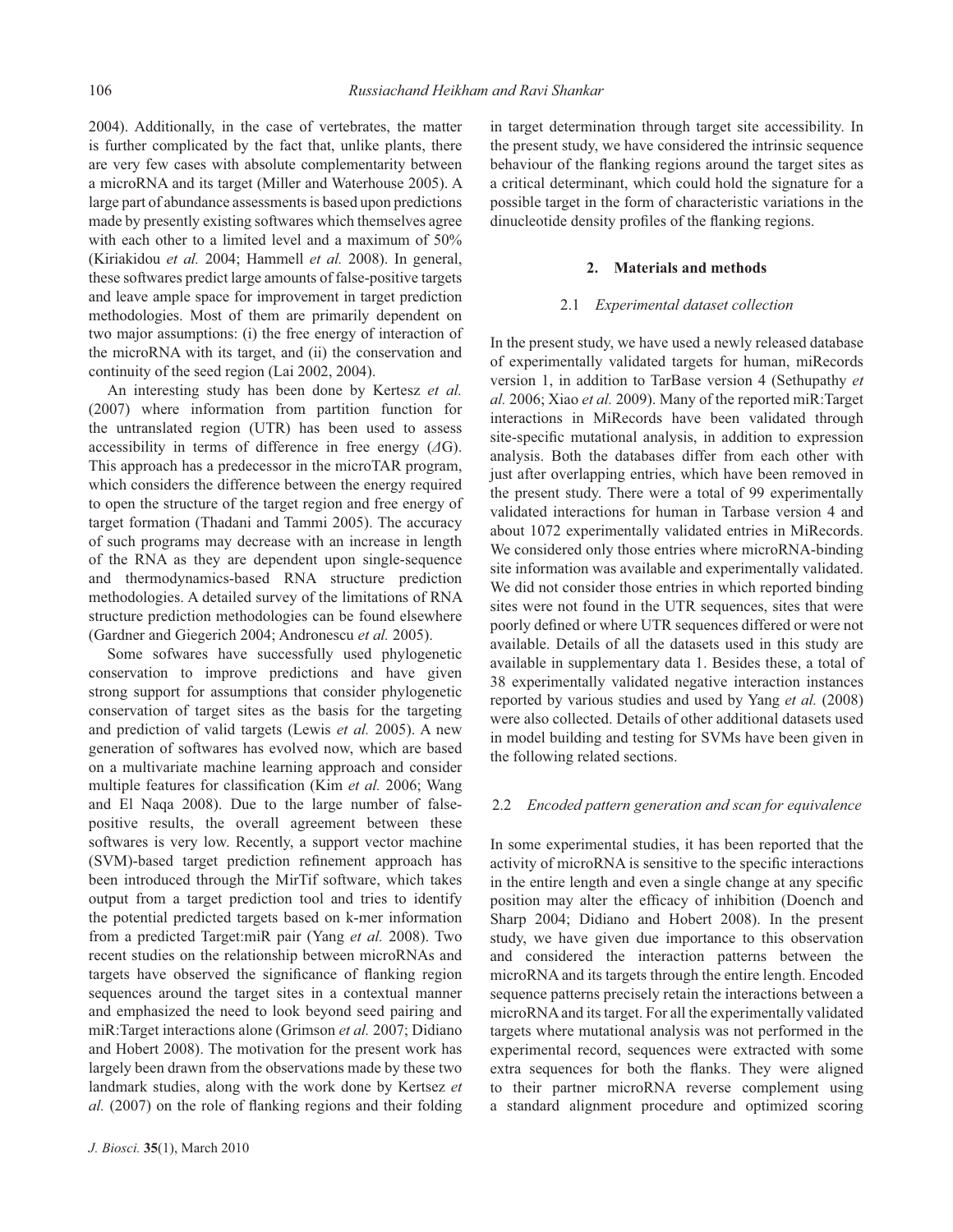matrix. The same was done for the microRNA:target pairs predicted by the RNAhybrid tool (Rehmsmeier *et al.* 2004). All alignments were converted into a single encoded sequence pattern represented by an alphabet of size five i.e.  $\Sigma = \{M, X, B, b, W\}$ ; where  $M =$  match;  $X =$  mismatch,  $B =$ bulge in the target,  $b = b$ ulge in the microRNA,  $W = w$ match. The encoded patterns generated for experimentally validated pairs were collected in a form of a library, giving precise information on interaction patterns observed so far and experimentally feasible for various microRNAs. In this manner, we generated 148 unique encoded patterns overall from the available experimental details in miRecords and TarBase for human, representing various interaction arrangements experimentally known in human. Further, we considered genes of the apoptosis, diabetes and insulin, and toll-like receptor (TLR) pathways for application of our methodology and associated studies from the findings. For every pathway, member genes were identified from the KEGG database (Kanehisa and Goto 2000). Using their Ensembl ID, the corresponding mRNA and UTR sequences were retrieved from the Ensembl Biomart server (Hubbard *et al.* 2002). We retrieved the sequences of 115 genes in the TLR, 88 genes in the apoptosis and 138 genes in the insulin pathways. For each of these sets of genes, we retrieved their UTR sequences, over which RNAhybrid was run separately with an increased energy cut-off parameter of –10 kcal.

For every experimentally validated encoded pattern, we looked for closely similar or identical matches across the enormous amount of predicted encoded patterns for every pathway. Such predicted patterns, exhibiting similarity to the experimental patterns, may point towards a biologically feasible miR:Target interaction. The similarity level can be categorized into various levels, depending upon the mismatches.

# 2.3 *Frequency of open nucleotides in target sites*

In a previous work by Long *et al*. (2007) with a limited amount of experimental data, it was argued that a continuous open block of four bases or more could be required by the target sites to find suitable interactions with the targeting microRNAs. With the presently available experimental data from both the databases, we looked into Ensembl for microRNA target genes and their sequences. All genes were searched for their respective UTRs and their respective UTRs were retrieved. The retrieved UTRs were subjected to secondary structure fold prediction using the Vienna Package RNAfold software (Hofacker and Stadler 2006). Using a python script, the target sites reported for each UTR sequence were searched and the corresponding regions from the secondary structure sequences were retrieved for further analysis.

In order to test the specificity of observations, we needed random data as the negative set for comparison and statistical significance. For negative data, we created two datasets: (i) randomly selected coding regions from the 5′ end, and (ii) randomized target UTRs retaining the same nucleotide composition, in order to avoid any possible bias. For contribution of openness, we considered three different features: (i) stretch of the longest continuous unpaired nucleotides present in the target site, (ii) total number of unpaired nucleotides present in the target region, and (iii) ratio of unpaired nucleotides versus the target region length. The R statistical package was used to perform the Wilcox test.

#### 2.4 *Flanking region analysis*

To detect any overrepresented sequence motif in the flanking regions, we ran Gibbs motif sampler for DNA (Thompson *et al.* 2003*,* 2004). The inputs to this part of the analysis were the complete target region of 70-base flanking sequences around the microRNA target site. We also looked for any possible structural motif across the experimentally validated target sequences with 70 base flanks on both sides of the target region. We used tools such as RNAforester and mLocaRNA to get any possible common secondary structure motif present in the majority of these sequences (Höchsmann *et al.* 2003; Will *et al.* 2007). These tools utilize the RNA secondary structure information to develop multiple alignments as well as report the structural motifs.

# 2.5 *Dinucleotide density variation-based discrimination using support vector machines*

2.5.1 *Feature extraction, feature selection and window optimization:* In order to discriminate between the target UTRs and negative instances, we needed distancespecific dinucleotide density variation profiles for the flanking regions on both sides of the target sites, with some standardized window size for every positive and negative instance. We considered 70-base long flanks on both sides of the target sites. For every such instance, the target region was considered as the centre from which both terminals gave rise to two different subsequences in two opposite directions. On a trial and error basis, we tested various sliding windows with different sizes to scan the sequences in both the directions. Windows overlapping with a single base were made. For every training instance, we recorded the dinucleotide density in every window, which reflected the dinucleotide-based compositional variations at different distances and positions from the target region. In this way, the varying dinucleotide densities with respect to the distance from the target site estimated for each instance formed the feature vector set for the training instances. On the basis of various *F*-score values to estimate the discrimination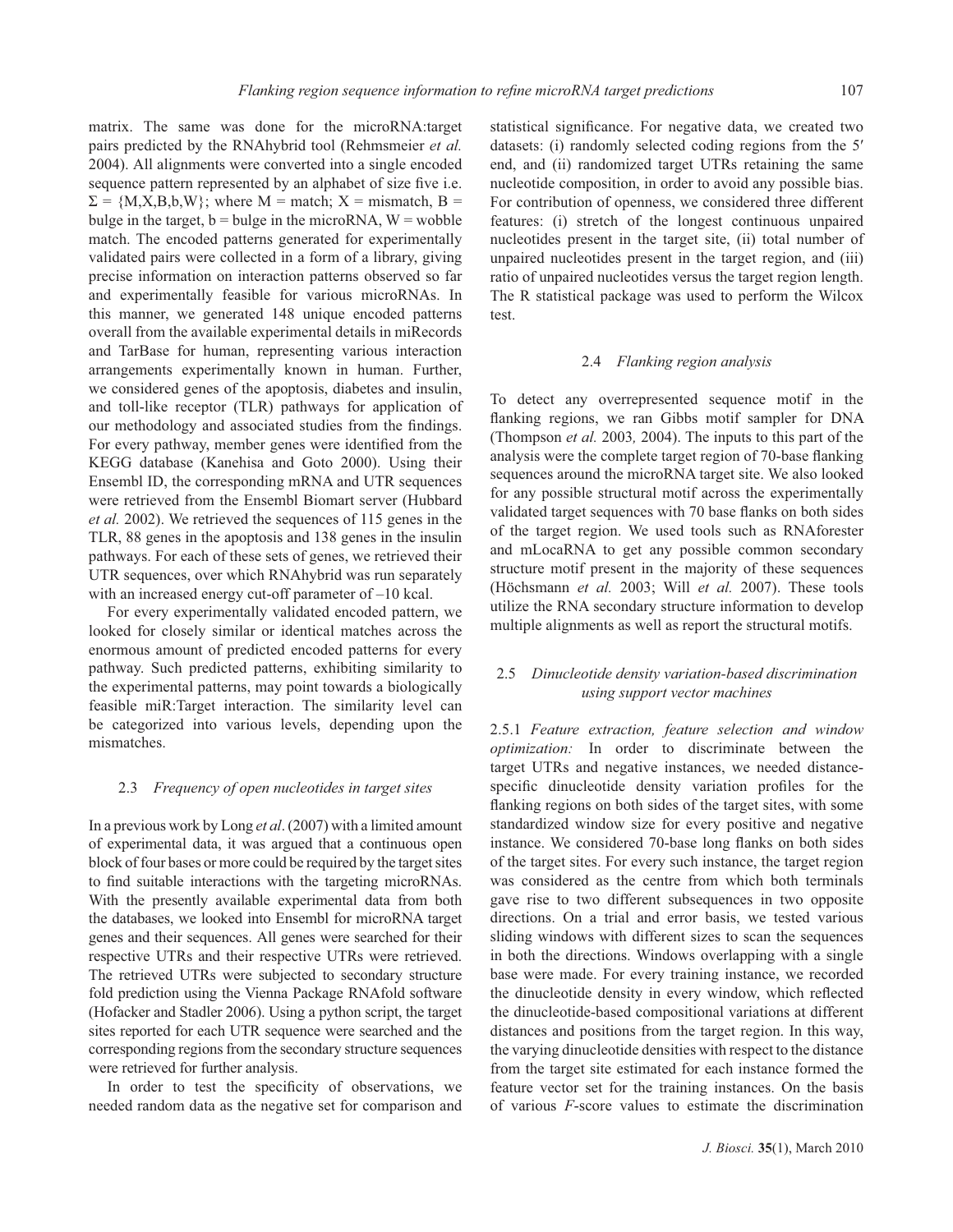power of various features to separate the positive instances from the negative ones, the most discriminating features were found. The *F*-score values to measure every feature's discrimination capacity out of *n*- features were calculated using the following relationship:

$$
F = \frac{\frac{(-1)^{n} \sum_{i=1}^{n} x_i}{(x_i - \bar{x}_i)^2 + (x_i - \bar{x}_i)^2}}{1/(n+1) \sum_{i=1}^{n} (x_i - x_i)^2 + 1/(n-1) \sum_{i=1}^{n} (x_i - x_i)^2}
$$

Where,

- $\bar{\mathrm{X}}$ i  $=$  Mean value of i-th feature in experimentally validated positive instances
- $\bar{\mathrm{X}}$ i  $=$  Mean value of ith feature in negative instances

 $Xi$  = Overall mean value of the ith feature

- $Xk,i^{(+)}$  = Feature value for k-th positive instance for ith feature
- $X_k$ ,  $i^{(-)}$  = Feature value for k-th negative instance for ith feature.

2.5.2 *About SVM and parameter optimization:* SVMs are kernel-based statistical learning machines, where a discriminant function is established for such a margin which is widest and successfully separates the positive sets from the negative sets using multidimensional feature space mapping (Drucker *et al.* 1997). The margin, which maximizes the separation between the two categories, is formed by support vectors, the training cases, which define the margin of separation around the discriminant line, i.e.

$$
F(x) = sign\left(\sum_{i=1}^{i} \operatorname{vi.} \cdot k\left\{x \cdot Xi\right\} + b\right)
$$

Where

| $\mathcal{X}$ | $=$ Input vector to be classified (in our case its<br>sequence to be predicted as target)  |
|---------------|--------------------------------------------------------------------------------------------|
| xi<br>k(x.Xi) | $=$ Support vector i<br>$=$ Kernel function between the support vector<br>and input vector |

- *Vi =* quadratic programming parameter
- $b = bias of the non-linear decision function$

In the core of SVMs are kernel functions which actually measure the similarities between two objects defined over multiple features. Every object which is classified is defined over a number of features, and similarity between two such objects is estimated using various kernel functions. We opted for a Gaussian radial basis kernel. An SVM has

ranges for different features can influence the estimate of similarity measurement and decision. In our case, we did not need scaling, as all the values taken were in the range of  $0-1$ . The next step was a grid search to find the best training parameters for the radial basis kernel-based learner. This searches the best  $C$  and  $\gamma$  parameters, both of which influence the accuracy of the prediction. The *C* parameter specifically determines the optimal trade-off between the process of margin maximization and minimization of training error. We performed this by using a grid search script available in the LibSVM package, with cross validation value of 10 folds (Chang and Lin 2001). 2.5.3 *SVM models, training and testing:* We used LibSVM's training and prediction modules in our analysis.

two parts: training and testing. For training, one needs to feed known instances of positive and negative classes. Before performing the training, it is better to convert the data vectors into corresponding scaled values, which can be scaled on Gaussian parameters, as values coming in different

Since we had experimentally validated data from two different sources, we decided to prepare two separate SVM models from both the databases as the training sets. These two separate SVMs were formed with a total of 73 positive sequences from TarBase and 73 negative sequences derived from randomized sequence data, as well as randomly picked sequence data from non-coding regions (total 146 sequences), a total of 88 positive sequences from miRecords, 88 randomized sequences and randomly picked non-coding sequences as the negative set (total 176 sequences). Besides this, we also considered 32 experimentally validated negative interactions, which were predicted as microRNA targets but were found to be false positives when experimentally tested (Yang *et al.* 2008). Preparation of a training dataset is critical, as the wrong proportion of negative and positive instances as well as an unsuitable negative set can influence the accuracy through a class imbalance problem (Akbani *et al.* 2004). In this article, we have used terms such as 'Mirecords (based) dataset' for datasets where the positive instances have been derived from MiRecords, and 'Tarbase (based) dataset' for those sets that have their positive instances collected from the Tarbase database. For the TarBase-based SVM model, the complete miRecords-based model's negative and positive datasets worked as the testing set, and for the miRecords-based SVM model, the complete TarBase model's negative and positive datasets worked as the testing set. This way, the accuracies of both the SVMs were estimated over a relatively large amount of validated datasets, which has not been done before. In addition to this, other datasets were also prepared for further performance assessment using various combinations of positive and negative instances as described below.

2.5.4 *Performance and SVM model testing:* Sensitivity (Sn), specificity (Sp) and accuracy (Ac) and Matthew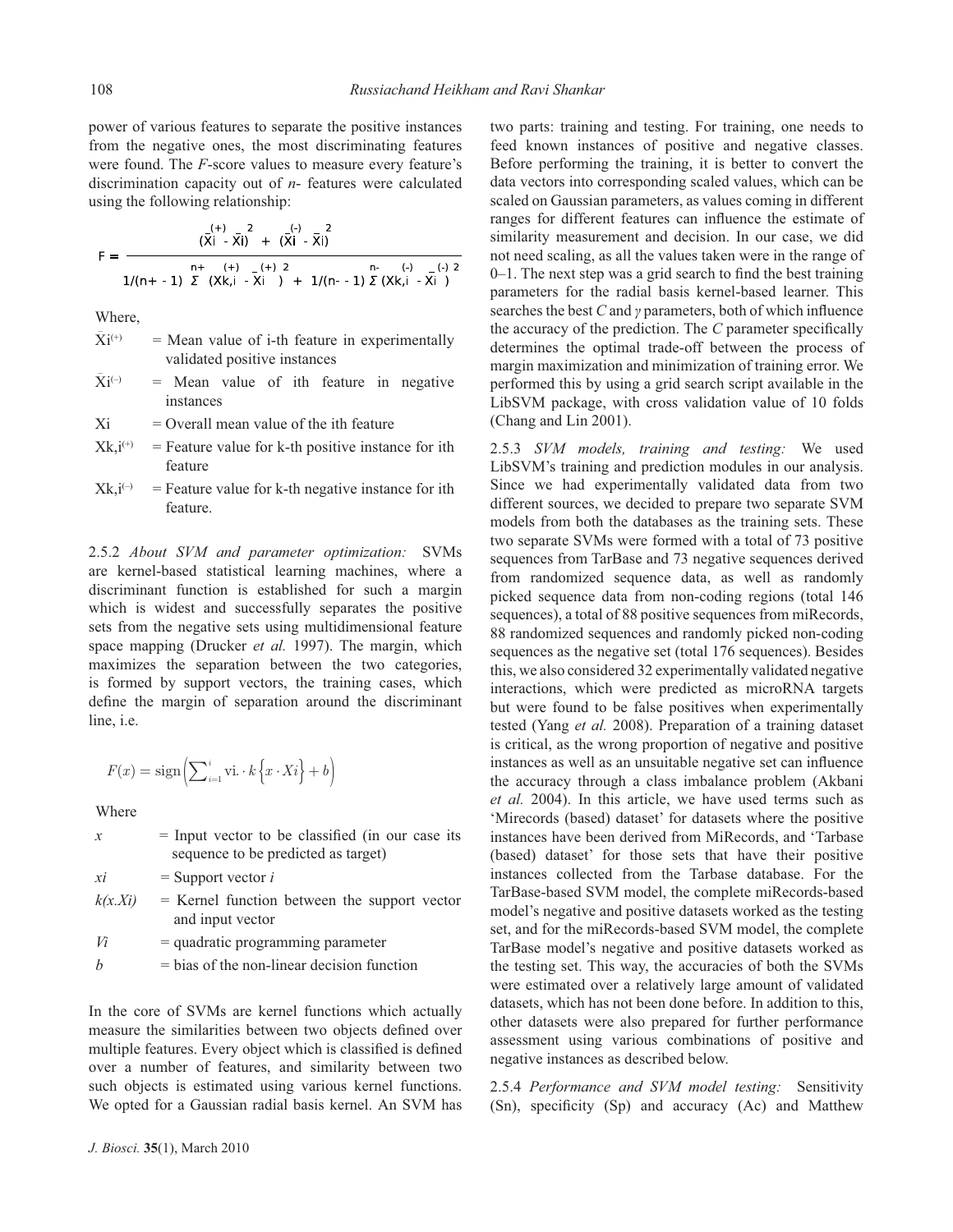correlation coefficient (MCC) of the SVMs were estimated using the following equations:

$$
Sn = TP/(TP + FN)
$$
  
\n
$$
Sp = TN/(TN + FP)
$$
  
\n
$$
Ac = TP + TN/(TP + TN + FP + FN)
$$
  
\n
$$
MCC = \{ \{ TP * TN \} - \{ FP * FN \} \} / \sqrt{\{ TN + FN \} [TN + FP] [TP + FN] [TP + FP]}
$$

Where  $TP = true$  positive,  $TN = true$  negative,  $FP = false$ positive and FN = false negative.

Performance was also measured by forming receiver operating characteristic (ROC) curves and calculation of the area under the curve (AUC) over four different dataset models, as accuracy measurement alone can be misleading sometimes. The ROC measures the performance behaviour of a TP with respect to an FN and provides information about the level of trade-off between these two. An AUC value of 0.5 or below suggests a random nature of the classifier and an inappropriate model. The higher the value of the AUC, the better the classifier model. Altogether, four different dataset models were formed to work as training and testing sets besides the above-mentioned test sets (Supplementary data 5). Three different tests, besides the above-mentioned tests, were carried out for performance assessment and comparison with a recently published refinement program MirTif (Yang *et al.* 2008). The positive instances were taken from experimentally validated data for human in the Mirecords and Tarbase databases, while the negative datasets were made by an equal number of randomized UTR sequences and randomly picked non-genic sequences. The randomized data from UTR sequences and randomly picked non-genic sequences as negative instances are different in both the datasets for model generation purposes. Besides this, 32 experimentally validated instances of negative predictions were considered from the complete negative dataset of a total of 38 sequences used by the recently published MicroRNA:target refinement tool, MiRTif (Yang *et al.* 2008). These 38 instances were experimentally validated psuedotargets, out of which we could consider 32 instances suitable for analysis due to sequence discrepancies and data format requirements. For all these models, the ROCs and AUCs were estimated for 10-fold cross-validation along with other performance measures.

# 2.6 *Regulatory and upstream region analysis*

For all of the predicted target genes, their 2 kb upstream promoter regions were extracted from Ensembl. The upstream promoter region sequences were scanned for putative transcription factor-binding sites (TFBS) using the Transfac database and Match software (Wingender *et al.* 2000; Kel *et al.* 2003). In order to get the optimum output from Match, we opted for settings that minimized the number of FPs and FNs.

To know which genes were similar to the target genes found on the basis of their expressions at different stages/ tissues, we used the Gene Sorter module at USCS (*http: //genome.ucsc.edu/cgi-bin/hgNear)*. We retrieved all the genes exhibiting expression proximity to every predicted target, and retrieved their corresponding 2 kb upstream promoter regions from Ensembl, which were analysed for TFBS along with the promoter region upstream sequences of the target genes. MicroRNA target predictions reported by TargetScan and miRDB were also considered in this analysis (Lewis *et al.* 2005; Wang and El Naqa 2008).

# **3. Results and discussion**

#### 3.1 *The optional: interaction pattern-based initial sorting*

For many experimentally validated microRNA:target pairs reported in databases such as Tarbase and miRecords, we noticed that the free energy of interaction was higher than –20 Kcal/mol, an interaction energy cut-off usually practised in target prediction. We also noticed different interactions for the same microRNA in many cases. The minimum free energy may not always ensure correct targets. This is supported by the fact that in human there are fewer cases of exact or very high complementarity ensuring lesser free energy. The same amount of minimum or lesser free energy can be obtained for a different interaction between the target and the microRNA. In the present study, for many cases, we observed different interaction patterns for the same microRNAs and many different interaction patterns for different microRNAs (supplementary data 2). Some recent studies have argued for high specificity of microRNA-target interactions and emphasized the need to review the rule of 5′ seed-based predictions as other parts of the miR:Target pairs were also found to be critical (Brennecke *et al*. 2005; Kim *et al*. 2006; Didiano and Hobert 2008; Hammell *et al*. 2008). Therefore, in the primary stage of this work, we assumed that local interaction geometry should be specific and helpful in the initial sorting of the potential targets from the predicted interaction. In total, we generated 148 unique encoded interaction patterns for human, which may be considered as the library of all possible experimentally validated interactions for various microRNAs in human.

For our analysis, we considered genes from the apoptosis, TLR and insulin pathways. The first-stage targets were predicted by RNAhybrid, which yielded a large number of predicted targets from which most potential targets had to be screened using our methodology. All predicted microRNA:target pairs were realigned for refined alignment through the same procedure as discussed above. This also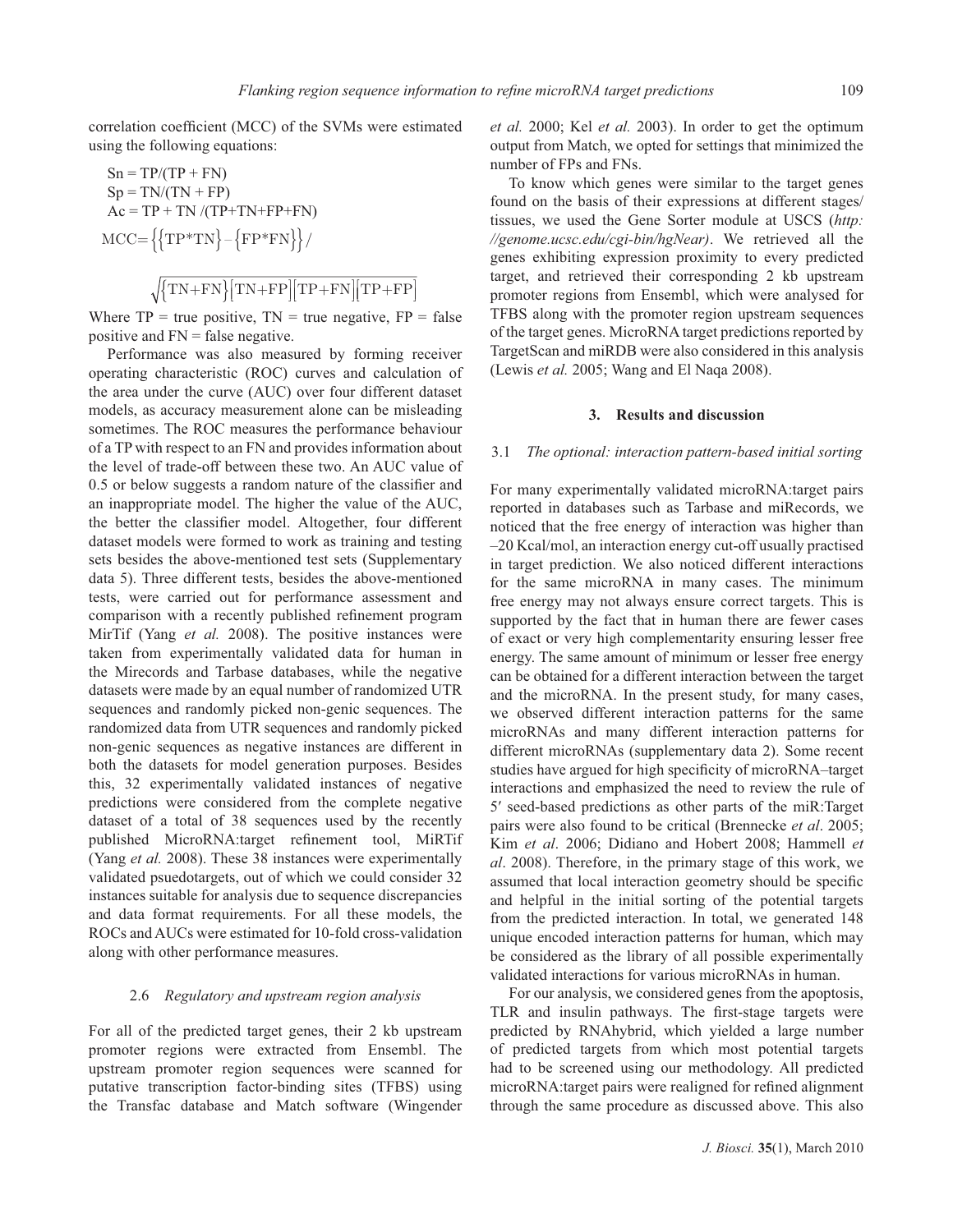ensured a common format for both the target:microRNA interaction representations. The predicted patterns were scanned against the library of the experimental encoded patterns for various similarity levels. In every pathway, the least numbers were observed for a 100% match, which increased when the similarity levels were reduced. These numbers and candidates for various categories are available in supplementary data 3. We also assumed that the predicted interaction pattern matching some of the closest experimental encoded interaction patterns should have same microRNA partners, given that only the experimentally known interactions for a particular microRNA were considered. We observed that a smaller fraction of microRNAs shared 100% resemblance for their experimentally validated encoded interaction patterns with other microRNAs. Even for a single mismatch condition, a small number of microRNAs came in the same group (supplementary data 2). Through this step, we screened out a total of 17 potential target genes from the three pathways mentioned above and selected them for further study in the follow up of our SVM-based prediction of these.

# 3.2 *The transitional: measuring target region openness as a discriminating feature*

In an earlier study, it has been argued that the structural openness of the targets could be an important factor and the structure should be thermodynamically supportive in allowing a microRNA to bind to the target site (Robins *et al.* 2005). Robins *et al.* (2005) had considered the folded mRNA structure's role in predicting targets in *Drosophila* and hypothesized first about the possibility of considering the role of free base pairs as the targeting centre in a target mRNA. They used the predicted secondary structures of UTRs exclusively and estimated the single-stranded regions for at least 3 bases. A related study considering target site structure for openness was carried out by Long *et al.* (2007). They assumed that every potential target site should have four continuous bases with a high probability of being unpaired (Long *et al.* 2007). They experimentally tested it on a small dataset. We tried to look into this aspect of target sites in order to know if this particular aspect could be used as an efficient discriminating feature. We carried out a statistical test over predicted UTR structures considering UTRs with experimentally reported target sites, randomly generated UTR structures and non-UTR structures to test the strength of local target site openness as a possible discriminating feature as argued by Long *et al.* (2007). From our analysis, we observed that the mean continuous stretch of open regions for target sites was  $~6$  bases long, the average number of unpaired bases was ~9 bases and the average ratio of unpaired bases to target region length was ~0.4. In order to assess whether the observations reflected the openness

properties of only microRNA target regions or not, we carried out the Wilcox Rank Sum tests for all the three classes of observations between all experimentally validated sites and two different representations of the random data. We did not find these features significant enough at a significance level of 5% to demarcate a target site away from a non-target site, as the *P* values were above 0.05 (*see* supplementary data 4). Therefore, parameters based on the openness assessment in the target sites alone did not appear sufficient enough to achieve a sensitive generalizable discrimination function for target site prediction, prompting us to look beyond the target regions and include the information and role of flanking regions around target sites.

# 3.3 The critical: flanking region analysis and SVM-based *identifi cation*

For identification of some structural and sequential motifs in the flanking regions of the target sites, we looked into the experimentally validated sequences using the approach described in the Methods section. For structural motif, we could not find any significant motif but at sequence level, we found three kinds of sequence motifs, overrepresented in a mutually exclusive manner – A-rich regions, U-rich regions and C-rich regions. The presence of AU-rich regions in the flanking regions has been observed to be associated with some of the target RNAs (Grimson *et al.* 2007; Didiano and Hobert 2008). Studies done by Didiano and Hobert (2008), Kertesz *et al.* (2007) and Long *et al.* (2007) suggest very clearly that microRNA:target interaction information alone may not be sufficient as a marker for successful target prediction, as information from the flanking regions, structure of the target UTR and site accessibility may also be critical for successful target prediction.

Considering the above-mentioned observations and limitations of sequence- and structural motif-based approaches, we looked for some sequence compositionbased intrinsic features of the flanking regions around the target sites. Such features may retain the essence of structural information derived from the nearest neighbourhood principle and may also work like some signatures. The dinucleotide density variation profile as appeared to be a solution as it retains compositional information as well as the essence of the nearest neighbourhood principle used in RNA structure prediction. In a previous work, the dinucleotide densities of upstream regions have been successfully used to discriminate between genes of different functional categories as well as between species (Shankar *et al.* 2007). Recently, SVMs have been successfully used in microRNA:target prediction with multiple features, including k-mer features from target:miR interactions (Kim *et al.* 2006; Wang and El Naqa 2008). The same could be used for our purpose of discrimination based on position-specific variation of dinucleotide density.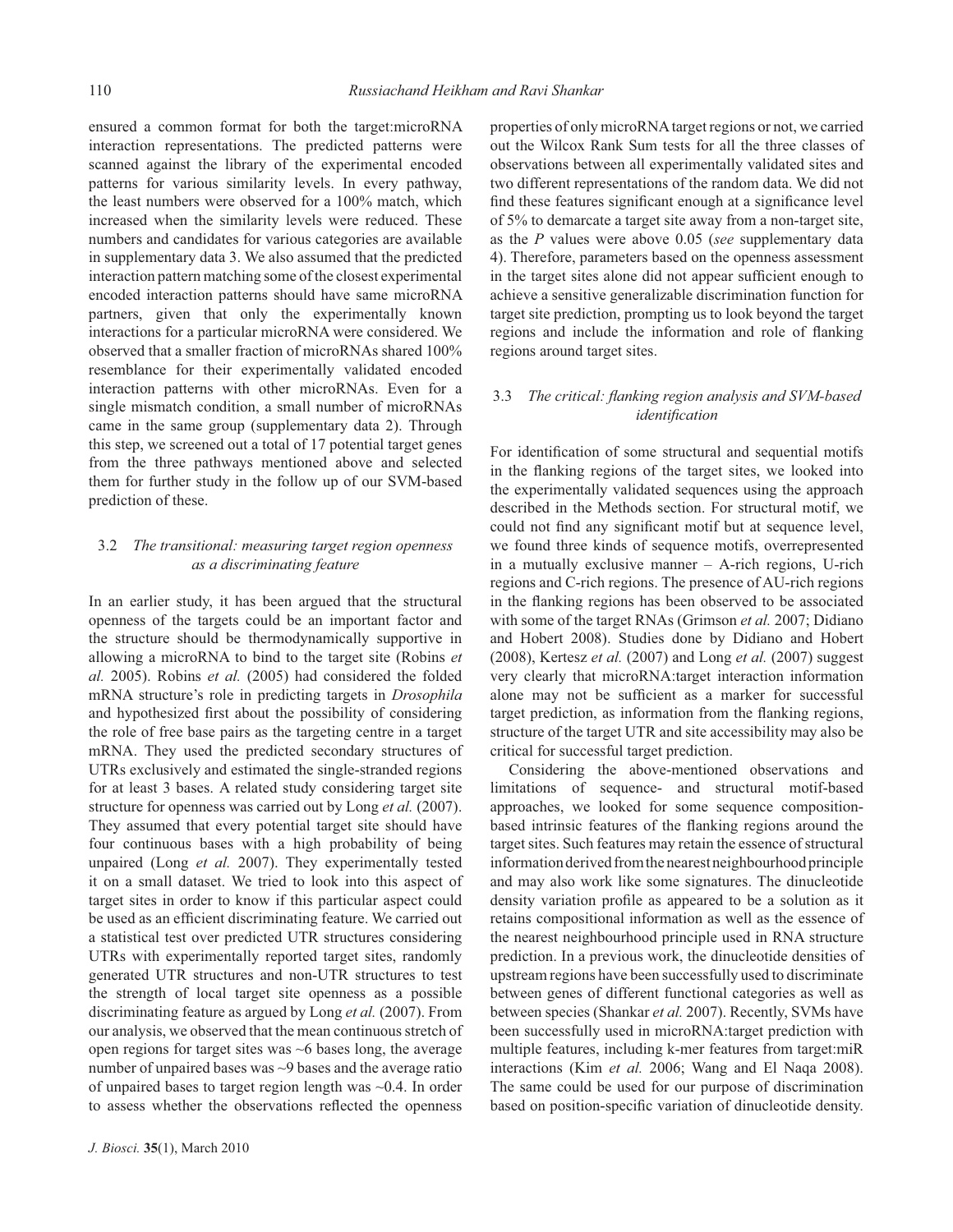The idea behind SVMs is generation of a maximum margin hyperplane to minimize error in the classification process. It is critical to select strong features which could generate maximum discrimination. We prepared the dinculeotide density variation profiles of the experimentally validated positive targets and false targets by considering the variation pattern of densities of 16 dinucleotides across the flanking regions around the target in a position-specific manner in both the directions. Every positional window and the dinucleotide densities for those positions were considered as possible discriminating features. For the above-mentioned dataset models, the most discriminating features were found through a feature selection procedure. The most discriminating position-specific dinucleotide densities were selected from the flanking regions of the various target sites from negative as well as positive instances, which were well able to discriminate between the positive and negative instances. The ten best common discriminating features among the top fifteen features obtained for Tarbase- and Mirecords-based datasets are listed in table 1, where the average validation accuracy for both the models was found to be above 90%.

We prepared sliding windows of various base lengths and recorded the performance of the SVMs to correctly classify targets and non-targets. For different window sizes, we tested the SVM models for their TPs, FPs, TNs, FNs, Sn, Sp, Ac and MCC. We also optimized the C and *γ* values for both the SVMs with 10-fold cross-validation. These values are listed in table 2. We obtained the best C and *γ* values of 8 and 2, respectively, for a positive set from the TarBase training data with a cross-validation accuracy of  $\sim$ 90%. For miRecords data as the training set, we observed the C and *γ* values of 2 and 2, respectively, with a cross-validation accuracy of  $\sim$ 95%. The best classification accuracy was observed for a window size of 20, where the best balance between specificities  $(0.98, 0.92)$  and sensitivities  $(0.92, 0.92)$  0.97) were also observed with the highest values for MCC (0.90, 0.797) for the miRecords-based model and TarBasebased model, respectively. For all the models, a window of 20 bases emerged as the one that could perform the best characterization based on position-specific variation in dinucleotide densities (figure 1). This study provides strong support for the intrinsic compositional role of flanking sequences around the target site. The dinucleotide profile variation patterns in the flanking regions could be useful in classifying the targets successfully. We extended our findings with these two separate SVM models over the targets predicted by the earlier steps and found positive predictions for a total of 11 genes out of 17 most likely potential targets screened during the previous steps. The results are detailed in table 3.

In order to assess the performance of our hypothesis further, we formed four different dataset models and carried out three different sets of performance tests. We also compared these with a recently published software to refine microRNA:target prediction, Mirtif (Yang et *al.* 2008). For every such model, we repeated the abovementioned procedures for parameter estimation, crossvalidation as well as formed ROCs and calculated their AUCs. MirTif uses the *k*-grams frequency information for nucleotide combinations from microRNA:target pairs for prediction. The authors claim ~82% accuracy and 0.86 AUC for their dataset. For model building, MirTif uses 195 positive instances from Tarbase and 38 negative instances. The authors have used the same data for the training set as well as the testing set. First, we tested the accuracy of MirTif against the positive instances in our Mirecords data, in which our Tarbase model had achieved 87% accuracy. On the positive instances of the MirRecords dataset, the accuracy of MirTif fell to 74% (table 4C). It should be noted that this dataset was unseen by MirTif as it was trained using Tarbase-positive data only. Thereafter, we assessed the Sn,

| Table 1. The top 10 most significant features from the flanking regions of microRNA target sites found common in the two          |
|-----------------------------------------------------------------------------------------------------------------------------------|
| dataset models. The positive and negative instances were best discriminated by these common position-specific window densities of |
| dinucleotides given here with their respective $F$ -scores.                                                                       |

| Feature# (Tarbase) | Dinucleotide | $F\text{-score}$ | Feature# (MiRecords) | Dinucleotide | F-score |
|--------------------|--------------|------------------|----------------------|--------------|---------|
| 81                 | AA           | 0.73203          | 81                   | AA           | 0.25795 |
| 59                 | CG           | 0.21046          | 43                   | CG           | 0.20155 |
| 75                 | CG           | 0.19292          | 75                   | CG           | 0.15458 |
| 197                | <b>UA</b>    | 0.19048          | 11                   | CG           | 0.15131 |
| 91                 | CG           | 0.13736          | 65                   | AA           | 0.13708 |
| 11                 | CG           | 0.12136          | 91                   | CG           | 0.13628 |
| 65                 | AA           | 0.10329          | 59                   | CG           | 0.11815 |
| 165                | <b>UA</b>    | 0.09289          | 165                  | <b>UA</b>    | 0.11746 |
| 43                 | CG           | 0.08291          | 85                   | <b>UA</b>    | 0.10847 |
| 85                 | <b>UA</b>    | 0.07565          | 197                  | UA           | 0.09420 |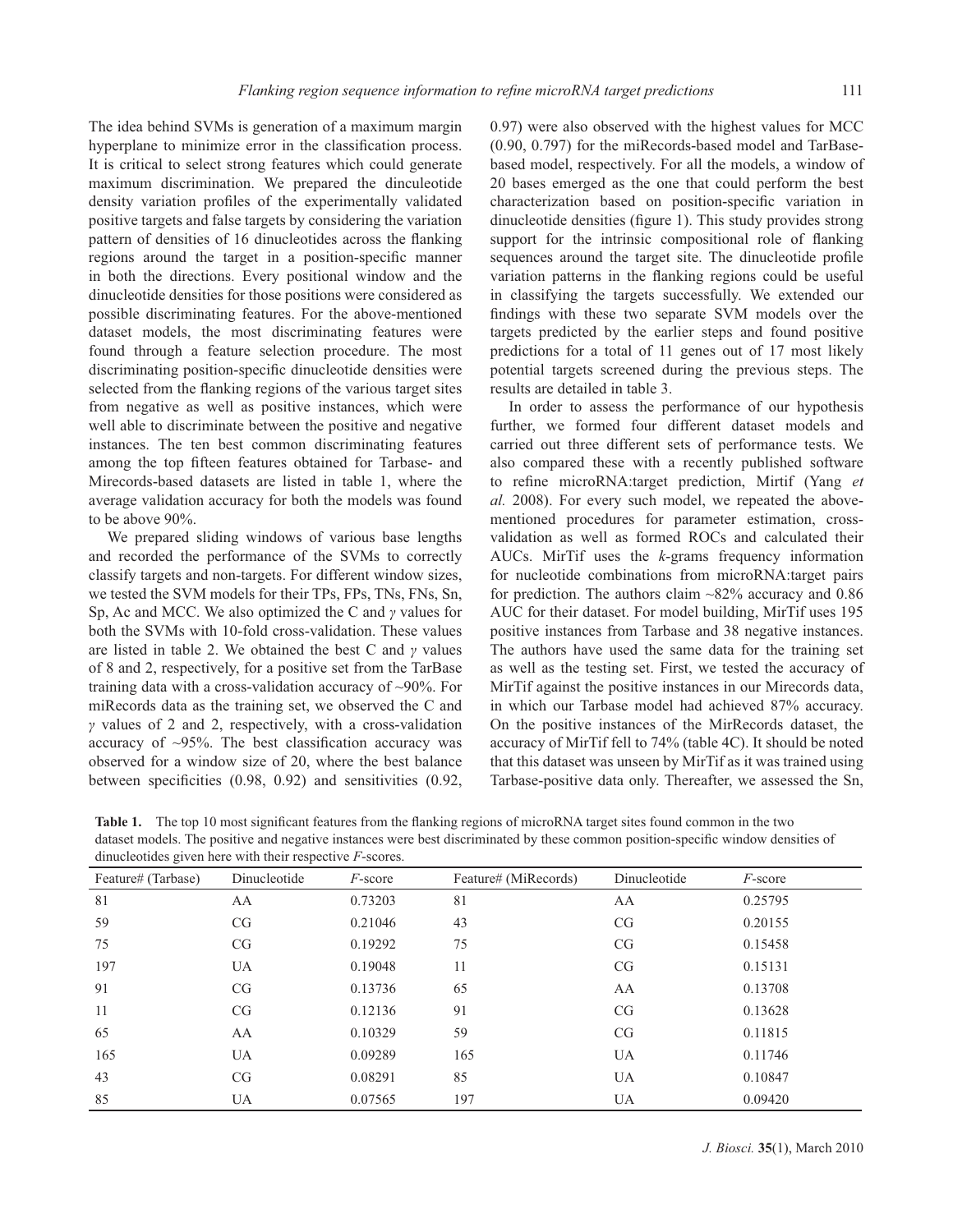| (A) Performance measure of the support vector machine (SVM) with the miRecords model for different window sizes. The best<br>performance was observed for a window size of 20 bases. |         |       |         |         |            |      |      |            |
|--------------------------------------------------------------------------------------------------------------------------------------------------------------------------------------|---------|-------|---------|---------|------------|------|------|------------|
| Window size                                                                                                                                                                          | C-value | Gamma | CV-fold | CV rate | Ac $(\% )$ | Sn   | Sp.  | <b>MCC</b> |
| 6                                                                                                                                                                                    |         | 0.5   | 10      | 90.9    | 86.3       | 0.73 |      | 0.75       |
| 10                                                                                                                                                                                   |         | 0.5   | 10      | 93.7    | 91         | 0.85 | 0.73 | 0.82       |
| 16                                                                                                                                                                                   |         | 0.5   | 10      | 92.6    | 91.7       | 0.88 | 0.96 | 0.83       |
| 20                                                                                                                                                                                   |         |       | 10      | 93.1    | 95.2       | 0.92 | 0.98 | 0.9        |
| 32                                                                                                                                                                                   |         |       | 10      | 93.1    | 91.7       | 0.96 | 0.88 | 0.83       |

**(B)** Performance measure of SVM with TarBase model for different window sizes. Best performance was observed for window of size 20 bases.

| Window size | C-value | Gamma | CV-fold | CV rate | $Ac\%$ | Sn   | Sp   | <b>MCC</b> |
|-------------|---------|-------|---------|---------|--------|------|------|------------|
| 6           | 0.03    | 0.13  | 10      | 91.7    | 88.6   | 0.84 | 0.93 | 0.77       |
| 10          | 0.5     | 0.5   | 10      | 93.8    | 89.2   | 0.83 | 0.95 | 0.79       |
| 16          | 0.5     | 0.5   | 10      | 92.4    | 85.2   | 0.81 | 0.89 | 0.7        |
| 20          | 8       |       | 10      | 94.5    | 89.7   | 0.86 | 0.93 | 0.79       |
| 32          | 32      |       | 10      | 91.7    | 89.7   | 0.88 | 0.9  | 0.79       |

CV, cross validation; Ac accuracy; Sn sensitivity; Sp, specificity; MCC, Matthew correlation coefficient

**Table 3.** Predictions made by SVM on potential target genes selected through interaction pattern encoding match step over various pathways associated genes.

| Gene             | MicroRNA          | Pathway    | Support vector machine (SVM) | <b>SVM</b>      |
|------------------|-------------------|------------|------------------------------|-----------------|
|                  |                   |            | (miRecords model)            | (TarBase model) |
| <b>PRKY</b>      | hsa-miR-196a      | Insulin    | Absent                       | Absent          |
| SOCS4            | hsa-miR-196a      | Insulin    | Absent                       | Absent          |
| <i>RAF1</i>      | hsa-miR-125b      | Insulin    | Present                      | Present         |
| PIK3R3           | $hsa-miR-132$     | Insulin    | Present                      | Absent          |
| PPPICB           | $hsa$ -mi $R-145$ | Insulin    | Absent                       | Absent          |
| SOS1             | hsa-miR-23a       | Insulin    | Present                      | Present         |
| AKT3             | hsa-miR-34a       | Insulin    | Absent                       | Absent          |
| PRKAB1           | $hsa$ -mi $R-1$   | Insulin    | Present                      | Present         |
| <b>RELA</b>      | hsa-miR-20a       | TLR        | Present                      | Present         |
| <b>TMEM189</b>   | $hsa-miR-132$     | <b>TLR</b> | Present                      | Present         |
| BCL <sub>2</sub> | $hsa-miR-221$     | Apoptosis  | Absent                       | Present         |
| APAF1            | $hsa-miR-132$     | Apoptosis  | Present                      | Present         |
| PIK3R3           | $hsa-miR-132$     | Apoptosis  | Present                      | Absent          |
| <b>PRKY</b>      | hsa-miR-196a      | Apoptosis  | Absent                       | Absent          |
| ATM              | $hsa-miR-132$     | Apoptosis  | Present                      | Present         |
| CASP7            | $hsa-miR-23a$     | Apoptosis  | Present                      | Present         |
| <i>IKBKG</i>     | hsa-miR-20a       | Apoptosis  | Present                      | Present         |

Sp, Ac, MCC, ROC and AUC for various combinations of test and training data. While doing so, we built models and test sets in which we appended the negative dataset from the MirTif-negative dataset in models C (Tarbase-based  $data + 32$  experimentally validated negative instances) and D (MiRecords-based dataset + 32 experimentally validated

negative instances). In models A (Tarbase-based dataset only) and B (MiRecords-based dataset only), we directly used the MirTif-negative data as the negative test set without using them in the training set. Details of the Mirecords-based and Tarbase-based datasets have already been discussed in the previous sections. In all the tests, our methodology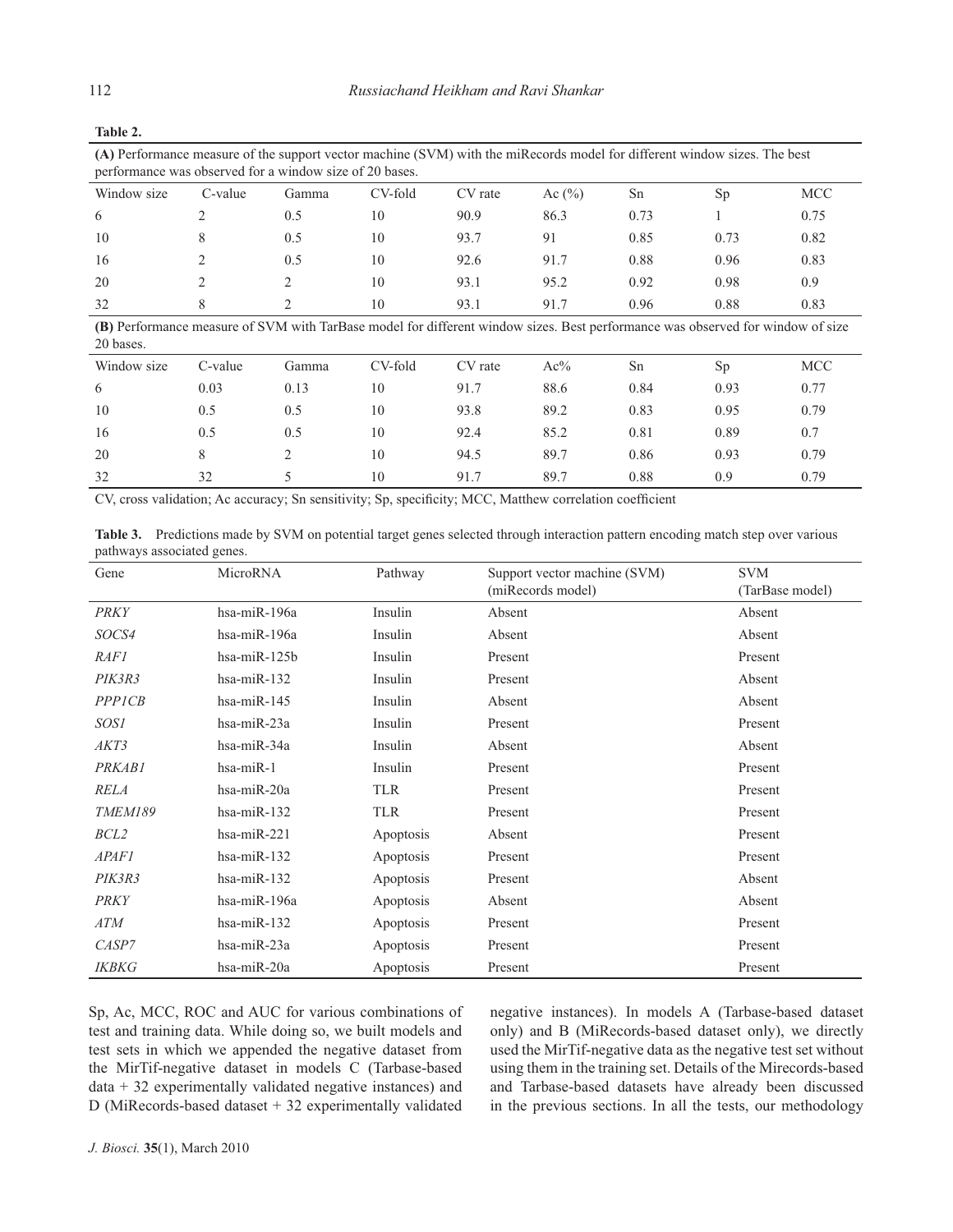performed better than MirTif, with most of the performance measures achieving better scores. All the AUC values scored were above 0.90 and higher than the MirTif AUC (0.86), all Ac values scored were higher than the MirTif Ac (81.9%), models A and B had better Sns and better Sps among all the models (table 4A, B and C). The complete details of the models and respective tests are available in supplementary data 5. The ROCs for these tests are given in figure 2.

The observed fall in the Ac level of MirTif, when tested with positive cases from our Mirecords dataset, could be due to the fact that MirTif uses the same dataset for training as well as testing, where all positive instances have been derived from Tarbase. MirTif considers a skewed dataset, having a total of 195 positive instances against only 38 negative instances. In our models, in all the above-mentioned tests, we never used same testing and training data completely. All predictions were largely in instances never seen before, whereas the Tarbase-derived dataset models have been tested over datasets containing all positive instances from miRecords and vice versa. With fully unseen test data, our models performed better. In addition, we maintained a reasonable ratio of positive and negative instances in order to avoid problems created by class imbalance. The basic work plan of the entire methodology is illustrated in figure 3. The related details of the datasets can be found in supplementary data 1.

# 3.5 *Application: regulatory module analysis over the predicted targets*

More than fifteen years ago, microRNAs came into prominence for their possible negative regulatory roles, with the first discovered microRNA, lin-4, exhibiting complementarity with the *lin-14* gene and its downregulatory impact observed in *C. elegans* (Lee *et al.* 1993). Later, they were found to downregulate a number of genes (Lim *et al.* 2005). Together with transcription factors, microRNAs present a complex regulatory system (Hobert 2004). Therefore, it was interesting to look into the regulatory roles of these microRNAs along with the transcription factor partners associated with them.

We selected SVM-supported predictions for further analysis. For every potential target, we carried out further analysis by looking into co-expressed genes using the gene sorter tool (Kent *et al.* 2005) and considering gene expression data for expression-based distance calculation. The gene sorter at the University of California Santa Cruz (UCSC) provides a module to look at related genes, based on the Euclidean distance computed over expression profiles of related genes across various tissues and stages. Our interest was to evaluate other co-expressed genes as well, which could be the targets for the same microRNA predicted to target the associated target gene. Further, we also looked into the promoter regions of these genes so that we could find some possible regulatory circuits associated with these genes, their associated microRNAs and transcription factors.

All these genes were compared with their respective predicted target genes with which their expression proximity had been observed. We retained only those genes that had the same common microRNA targeting them along with the predicted associated gene with which they were co-expressed (table 5). Besides this, for every such gene which exhibited a common expression and microRNA, we looked into the 5′ promoter regions up to 2 kb upstream for the presence of common TFBS. Every such target and its co-expressed and co-targeted genes shared some common set of TFBS. For detailed and pair-wise comparisons between the genes regarding TFBS sites, please see supplementary data 6. Some interesting findings which deserve to be mentioned here are about two genes of the apoptosis pathway, APAF1 and ATM. We found them to be targets sharing a common microRNA, hsa-miR-132, and standing close to each other for expression similarity, sharing about eleven transcription factors in common (table 5). Another set of interesting findings is associated with the microRNA hsa-miR-23a,



Figure 1. Performance measure of our support vector machine (SVM) model at different window sizes. The flanking regions around the target site were analysed for varying dinucleotide density profiles with varying distance as the SVM feature to discriminate between a true and a false target, with different window sizes. It was found that a window of 20 bases performs the best. Sp, specificity; Sn, sensitivity; MCC, Mathew correlation coefficient; Ac, accuracy.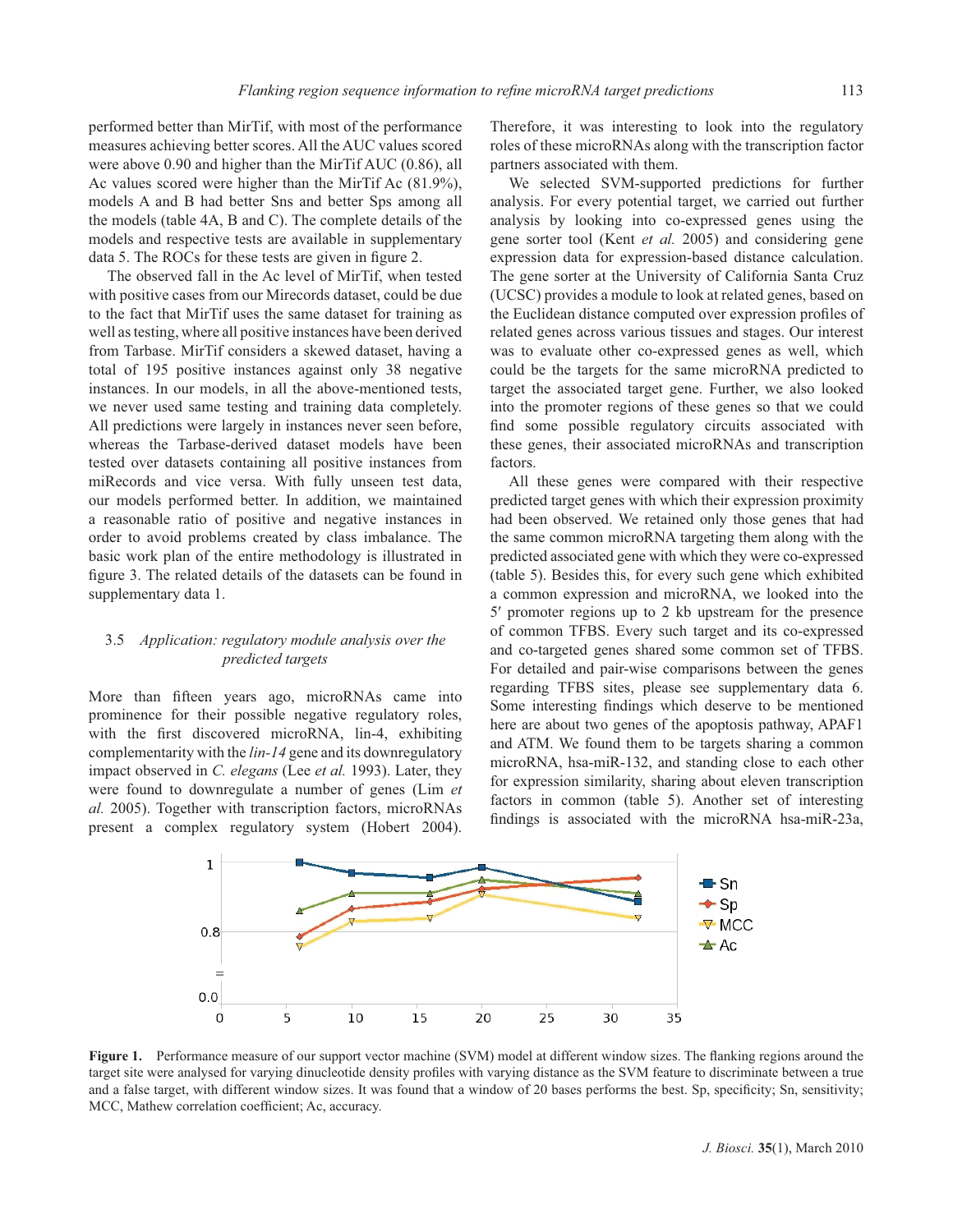**Table 4. (A)** Comprehensive performance test of our support vector machine (SVM) models. Details of these models and tests are available in supplementary data 5. Model A uses a 'Tarbase-based' dataset, B is 'MiRecords based', C is a Tarbase-based model where negative instances and positive instances are from Model A in addition to experimentally validated 32 negative instances. Similarly, Model D has an additional 32 experimentally validated negative instances added to the total negative instances in Model B

|         | CV rate | Ac%   | TP | TN  | FP               | FN | Sn   | S <sub>p</sub> | <b>MCC</b> | <b>AUC</b> |
|---------|---------|-------|----|-----|------------------|----|------|----------------|------------|------------|
| Model A | 94.52   | 88.46 | 76 | 108 | 12               | 12 | 0.86 | 0.91           | 0.78       | 0.94       |
| Model B | 93.18   | 89.33 | 64 | 95  | 10               | 9  | 0.88 | 0.90           | 0.75       | 0.98       |
| Model C | 93.26   | 86.54 | 65 | 115 | 5.               | 23 | 0.74 | 0.96           | 0.73       | 0.9473     |
| Model D | 93.27   | 90.45 | 56 | 105 | $\left( \right)$ | 17 | 0.77 |                | 0.81       | 0.985      |

CV, cross validation; Ac, accuracy; Sn, sensitivity; Sp, specificity; TP, true positive; TN, true negative; FP, false positive; FN, false negative; MCC, Matthew correlation coefficient; AUC, area under the curve

**(B)** Average performance comparison between MirTif and our methodology. The average has been taken here after considering the values from the performances of all of the four support vector machine (SVM) models. The individual performances and respective accuracy, sensitivity, specificity and area under the curve (AUC) of our models are mostly higher as can been seen from (A)

|                 | Average accuracy $(Ac\%)$ Sensitivity $(Sn)$ |       | Specificity $(Sp)$ | Area under the curve (AUC) |
|-----------------|----------------------------------------------|-------|--------------------|----------------------------|
| MirTif          | 81.97                                        | 0.835 | 0.736              | 0.86                       |
| Our methodology | 88.65                                        | 0.812 | 0.94               | 0.96                       |

**(C)** Fall in accuracy observed in the MirTif prediction in positive instances from miRecords. MirTif has been trained and tested over the same set of data whose positive cases were taken from the Tarbase database

|           | Number of positive<br>interactions | True positive | False positive | % Accuracy on miRecords % Accuracy reported in<br>positive data | mirTif publication |
|-----------|------------------------------------|---------------|----------------|-----------------------------------------------------------------|--------------------|
| miRecords |                                    |               |                |                                                                 | 81.97              |



**Figure 2.** The receiver operating characteristic (ROC) plots for performance measure. Four different combinations of datasets were used to measure the performance of our support vector machine (SVM) models. Details about the models are available in supplementary data 5. For all the models the measured performance was significantly higher than MirTif (Yang *et al.* 2006). AUC, area under the curve.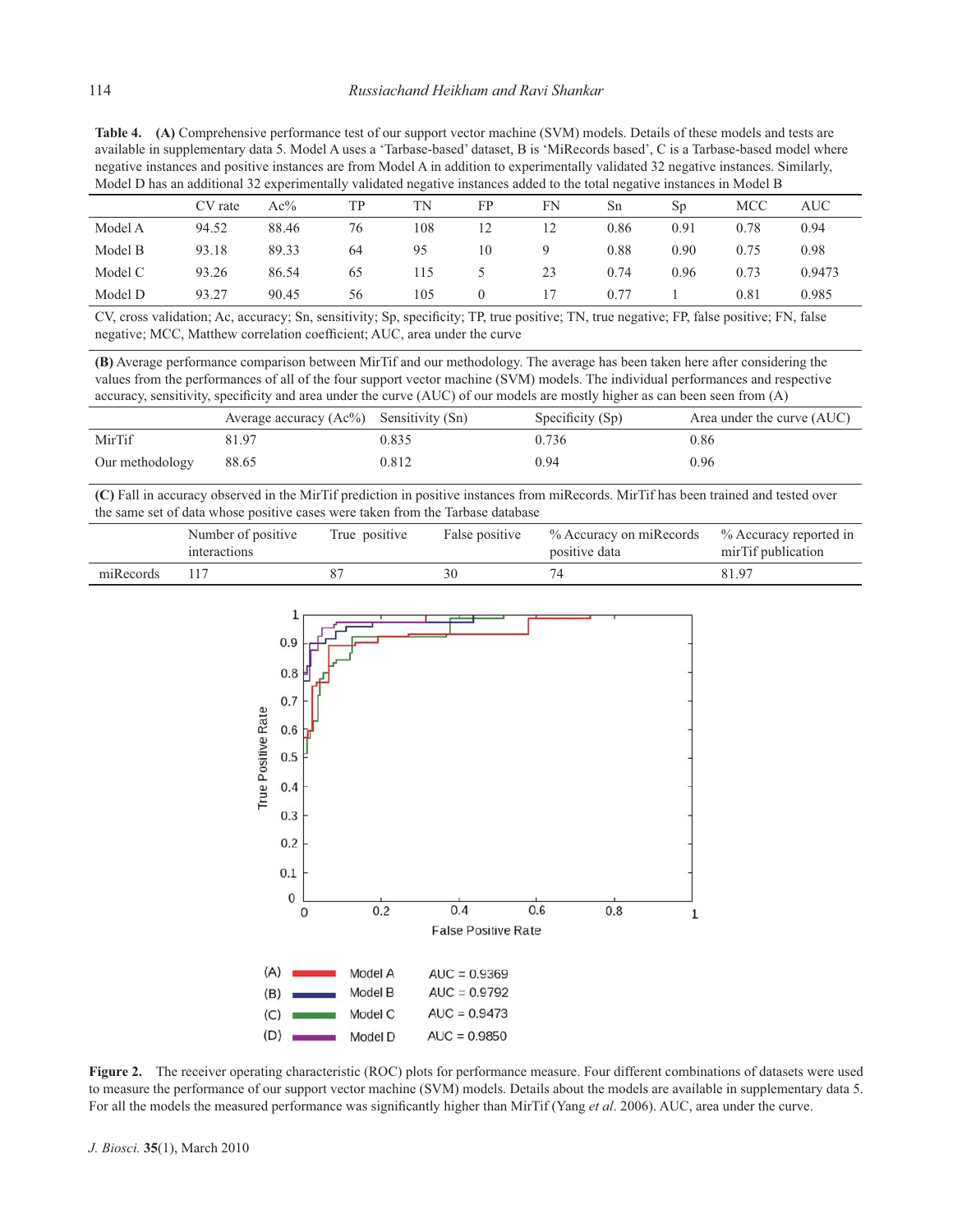

 $D.$  SVM representation of dinucleotide density profile variation for classification of the predicted target as a potential one and subsequent prediction based on SVM models obtained from training negative and positive<br>datasets.

**Figure 3.** The basic work plan. The flow of the entire methodology practised here to predict most probable targets out of predictions made by target-fi nding softwares. The initial step is sorting based on similarity with experimentally known interactions. The sorted candidates are subjected to flank analysis and support vector machine (SVM)-based final prediction which utilizes the distance-based dinucleotide density variation profile in the flanking regions to characterize a possible target.

which targets the CASP7 gene and transcription factor vitamin D receptor (VDR), whose site is present in CASP7 as well as in all of its five co-expressed and co-targeted genes (HMGN2, NFX1, KIAA0323, JMJD2A and TWA1). This is a significant observation as CASP7 is a critical component of apoptosis and T-cell signalling (Korfali *et al.* 2004). Since VDR is common to all these genes, which are co-expressed and co-targeted with CASP7 and hsa-mir23a, respectively, a complete regulatory circuit involving hsa-miR-23a, VDR, CASP7 and these co-expressed genes emerges. HMGN2 is involved in chromatin structure and transcription, NFX-1 has transcription factor activity (Song *et al.* 1994), KIAA0323 is a hypothetical protein, JMJD2A is a histone demethylase transcription repressor (Zhang *et al.* 2005), while TWA1 is a nuclear protein, which is supposed to be critical in microtubule formation and cell division (Umeda *et al.* 2003).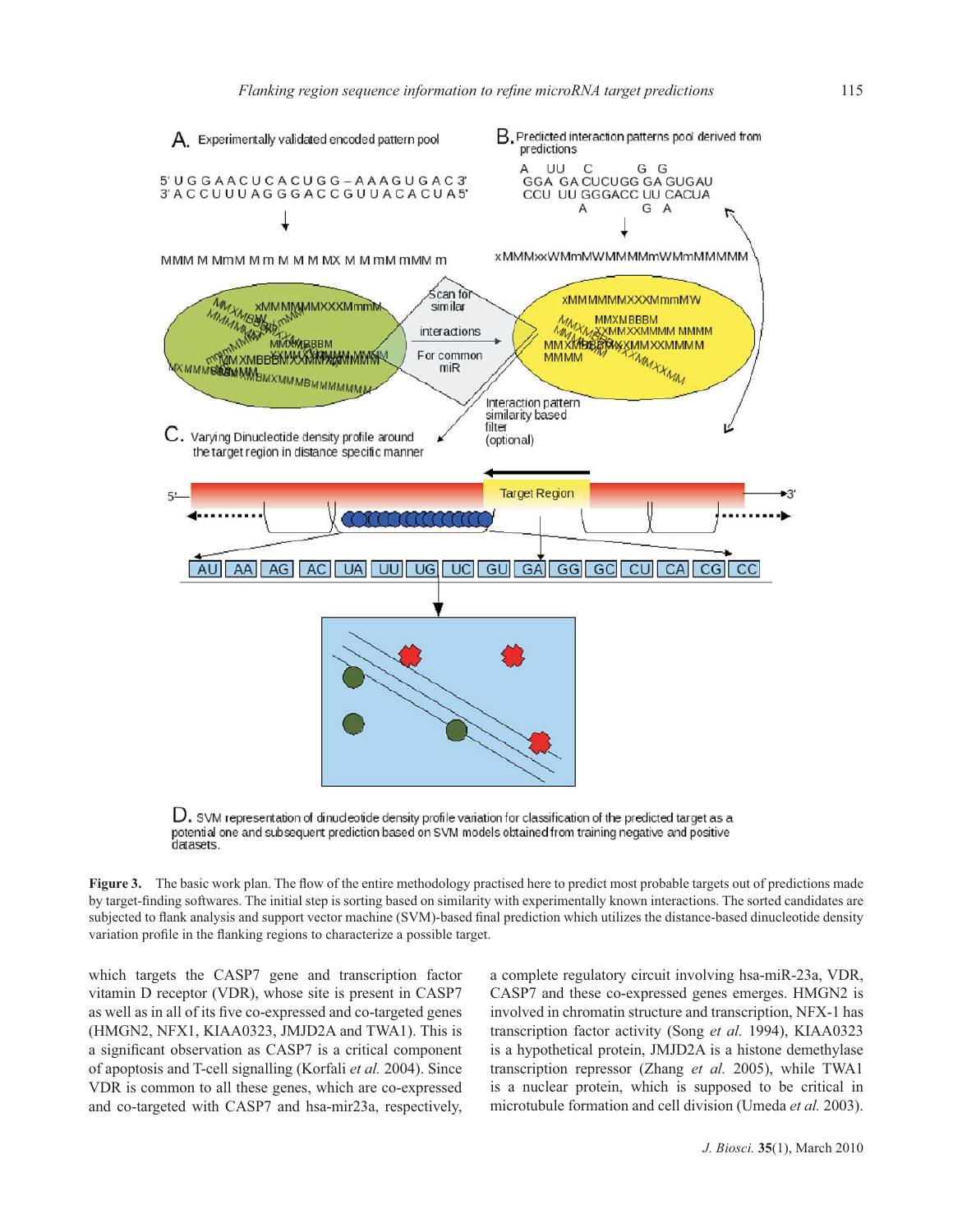| Gene           | Associated genes                             | MicroRNA      | Associated transcription factor-binding sites                                                                                                                                     |
|----------------|----------------------------------------------|---------------|-----------------------------------------------------------------------------------------------------------------------------------------------------------------------------------|
| <b>IKBKG</b>   | ARHGEF18                                     | hsa-miR-20a   | CACD; DBP; Pax-8; RFX; Tal-1beta:E47                                                                                                                                              |
| PIK3R3         | <b>CAMSAPILI</b>                             | $hsa-miR-132$ | AhR; CACD; C/EBPalpha; c-Ets-1(p54); Ets; GATA-X; Oct-1;<br>OG-2; RFX1; Spz1                                                                                                      |
| ATM            | APAFI                                        | $hsa-miR-132$ | c-Ets-1; c-Ets-1(p54); DBP; Ets; Oct-1; Pax-8; Spz1; Tel-2;<br>v-Myb; ZF5                                                                                                         |
| CASP7          | HMGN2, NFX1, KIAA0323, JMJD2A,<br>C20 or f11 | $hsa-miR-23a$ | BRCA1: USF2, C/EBP, CKROX, CREB, ETF, KROX, LRF,<br>Spz1, TBX5,ZF5 (3); AP-2, CACD, DBP, MAZ, Oct-1, Pax-<br>8, RFX, RFX1, Sp1, YY1(4); c-Ets-1, Ets; GARP, v-Myb(5);<br>VDR3(6); |
| APAFI          | ATM. CNOT2                                   | $hsa-miR-132$ | ATF6, GABP, Oct-1, Octamer, Pax-8, v-Myb                                                                                                                                          |
| PRKAB1         | IMPACT, ASH2L, TBC1D15                       | $hsa-miR-1$   | AP-2alpha, C/EBPalpha, FAC1, GATA-X, Hand1:E47, MYB,<br>Nkx2-5, Oct-1, OG-2, RUSH-1alpha, ZF5 (2); BRCA:USF2,<br>C/EBP, RFX, TBX5, v-Myb (3); CACD, c-Ets-1, Ets, Pax-8<br>(4);   |
| <b>RELA</b>    | MAP3K14, RNH1                                | hsa-miR-20a   | AhR:Arnt; AP-2; c-Ets-1; ETF; KROX; LRF; Nkx2-5; Oct-1;<br>OG-2; RFX; Sp1; TBX5 (2); CACD; C/EBP; C/EBPalpha;<br>Hand1:E47; kid3; Sp1(3)                                          |
| <b>TMEM189</b> | <b>VAPA</b>                                  | $hsa-miR-132$ | AP-2; C/EBP; Kid3; NF-Y; Pax-8; SREBP; v-Myb                                                                                                                                      |
| BCL2           | TET2, YTHDC1, VEZF1                          | $hsa-miR-221$ | AP-2; CdxA; C/EBPalpha; ER; FAC1; Oct-1; Sp1; TBX5(4);<br>AP-2alpha; CACD; c-Ets-1; CREB; Ebox; KROX; LRF; OG-<br>2; Pax-8; RFX; SREBP; ZF5(3); Hand1:E47(5)                      |
| SOS1           | WHAM, MCM3AP, NCOA6, WDR37                   | $hsa-miR-23a$ | AP-2; BRCA1:USF2; CKROX; FAC1; Hand1:E47; Oct-1<br>CACD; Kid3; MAZ; v-Myb CdxA; c-Ets-1; RFX; RFX1;<br>Spz1; VDR; WT1                                                             |

**Table 5.** Regulatory analysis of co-expressed, co-targeted and co-regulated genes. The predicted target genes were analysed for co-expressed genes which share same microRNA targets and were studied for their enriched transcription factor-binding sites



**Figure 4.** The proposed hsa-miR-23a regulatory module. It was found that hsa-miR-23a could be critical in regulating apoptosis by regulating these five genes which are co-expressed together as well as co-targeted by hsa-miR-23a and share many transcription factor-binding sites (TFBS) in common, of which *VDR* and *TBX5* appear to be the most critical as they too were found to have an hsa-miR-23a target site.

Interestingly, most of these genes are nuclear factors and in some way associated with cell growth and death. Another transcription factor, TBX5, was found to be common with two co-expressed and co-targeted genes (NFX1 and

HMGN2) of CASP7 as well as a target for the microRNA hsa-miR-23a. TBX5 was found to be common in many of the predicted target genes associated with apoptosis reported in this study. TBX5 protein is a T-box transcription factor with a repressor role in transcription control of the cell cycle and plays a very important role in cell growth (He *et al.* 2002).

What we have reported here is supported by an experimental study with hsa-miR-23a, where it was found that after an antagomir inhibition of hsa-miR-23 in lung carcinoma cells, A549, downregulation of cell growth was noticed (Cheng *et al.* 2005). With the CASP7 system, these observations strongly indicate that hsa-miR-23a is a critical component in cell growth and death (figure 4). In this study as well, hsa-miR-23a was found to target SOS1 and associated genes (WHAM, MCM3AP, NCOA6, WDR37).

# **4. Conclusion**

We have presented a novel methodology to refine microRNA target prediction, using dinucleotide density profile variation in the flanking regions of target sites. As observed in some recent work, the role of the target flanking regions in controlling microRNA targeting could be significant (Grimson *et al.* 2007; Kertesz *et al.* 2007;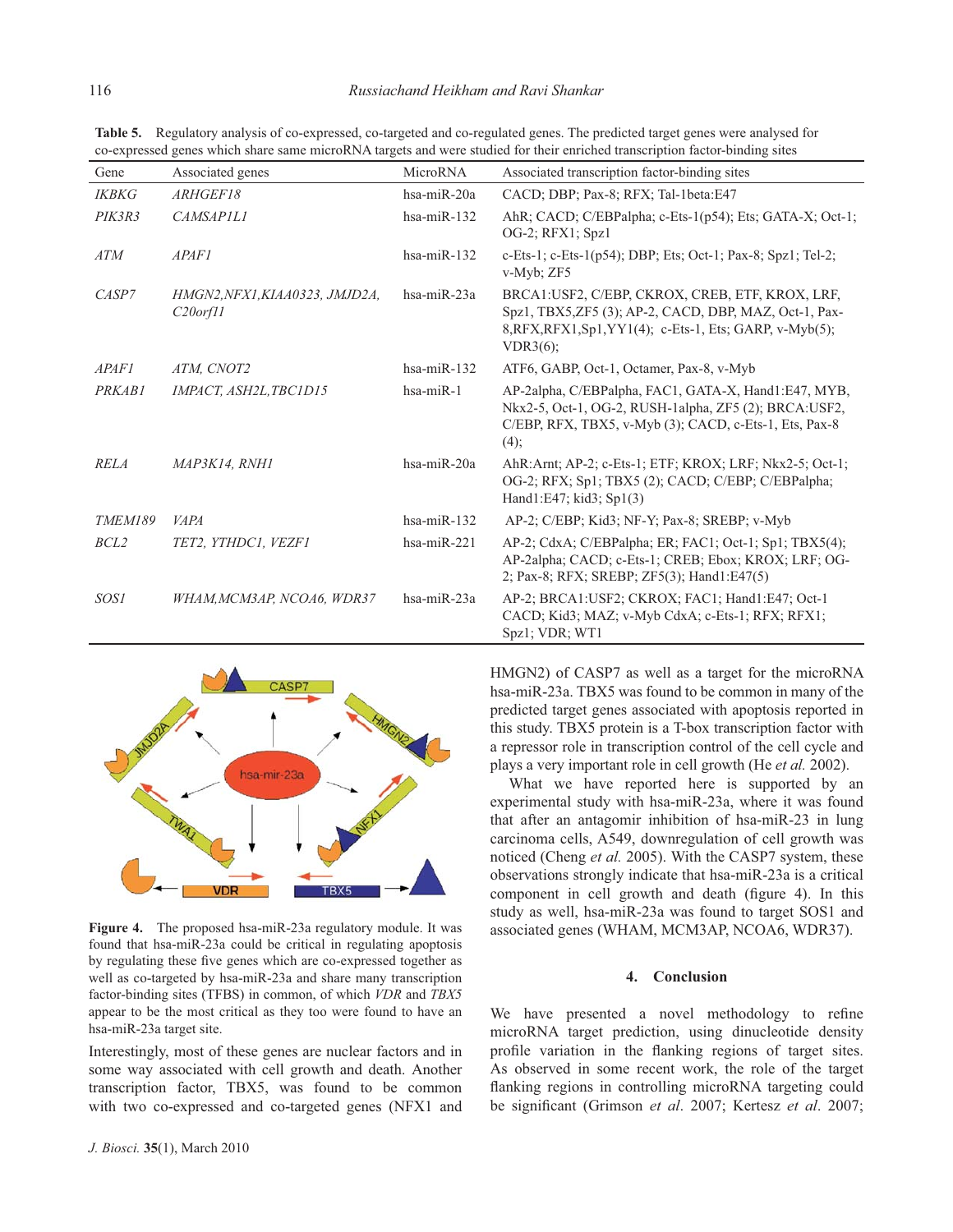Didiano and Hobert 2008). We found that the sequencebased intrinsic features derived from these regions, when represented as the varying dinculeotide density profiles of the flanking regions around the target sites with the help of the SVM learning approach, were able to successfully discriminate between the positive and negative instances. MicroRNAs are important components of the regulatory system, which work in a concerted fashion along with transcription factors. Finding the correct targets for these components of the regulatory system may shed light on the behaviour of various pathways and genes at different levels. We concluded this study by looking into the regulatory aspects of our findings in association with co-expressed and co-targeted genes sharing common transcription factor sites, and identified some regulatory modules. The procedure described here could be useful in narrowing the predicted targets and can be easily extended to other species. Based on the methodology presented in this article, some novel software can also be developed.

#### **Acknowledgements**

We thank Mr Amit Chaurasia and Dr Mitali Mukerji of Institute of Genomics and Integrative Biology, Delhi, for sharing TFBS data on human sequences using the TP database. We thank Ms Shivani Pareek and Mr Bhavesh Kataria for helping with this study.

#### **References**

- Akbani R, Kwek S and Japkowicz N 2004 Applying support vector machines to imbalanced datasets; in *Proceedings of the 15th ECML* (Italy: Springer)
- Ambros V, Bartel B, Bartel D P, Burge C B, Carrington J C, Chen X, Dreyfuss G, Eddy S R *et al*. 2003 A uniform system for microRNA annotation; *RNA* **9** 277–279
- Andronescu M, Zhang Z C and Condon A 2005 Secondary structure prediction of interacting RNA molecules; *J. Mol. Biol*. **4** 987–1001
- Brennecke J, Stark A, Russell RB and Cohen S M 2005 Principles of microRNA-target recognition; *PLoS Biol*. **3** e85
- Chang C and Lin C 2001 LIBSVM: a library for support vector machines *http://www.csie.ntu.edu.tw/~cjlin/libsvm*
- Cheng A M, Byrom M W, Shelton J and Ford L P 2005 Antisense inhibition of human miRNAs and indications for an involvement of miRNA in cell growth and apoptosis; *Nucleic Acids Res*. **33** 1290–1297
- Cullen B R 2004 Transcription and processing of human microRNA precursors; *Mol. Cell* **16** 861–865
- Didiano D and Hobert O 2008 Molecular architecture of a miRNAregulated 3′ UTR; *RNA* **14** 1297–1317
- Doench J G and Sharp P A 2004 Specificity of microRNA target selection in translational repression; *Genes Dev*. **18** 504–511
- Drucker H, Burges C, Kaufman L, Smola A and Vapnik V 1997 Support vector regression machines; *Adv. Neural Inf. Processing Syst.* **9** 155–161
- Gardner P P and Giegerich R 2004 A comprehensive comparison of comparative RNA structure prediction approaches; *BMC Bioinformatics* **5** 140
- Griffiths-Jones S 2004 The microRNA registry; *Nucleic Acids Res.* **32** D109–D111
- Griffiths-Jones S, Grocock R J, Van D S, Bateman A and Enright A J 2006 miRBase: microRNA sequences, targets and gene nomenclature; *Nucleic Acids Res*. **34** D140–D144
- Griffiths-Jones S, Saini H K, Dongen S and Enright A J 2008 miRBase: tools for microRNA genomics; *Nucleic Acids Res*. **36** D154–D158
- Grimson A, Farh K K, Johnston W K, Garrett-Engele P, Lim L P and Bartel D P 2007 MicroRNA targeting specificity in mammals: determinants beyond seed pairing; *Mol. Cell* **6** 91–105
- Hammell M, Long D, Zhang L, Lee A, Carmack C S, Han M, Ding Y and Ambros V 2008 mirWIP: microRNA target prediction based on microRNA-containing ribonucleoprotein-enriched transcripts; *Nat. Methods* **5** 813–819
- He M L, Chen Y, Peng Y, Jin D, Du D, Wu J, Lu P and Lin M C 2002 Induction of apoptosis and inhibition of cell growth by developmental regulator hTBX5; *Biochem. Biophys. Res. Commun*. **297** 185–192
- Hobert O 2004 Common logic of transcription factor and microRNA action; *Trends Biochem*. *Sci.* **29** 462–468
- Höchsmann M, Toller T, Giegerich R and Kurtz S 2003 Local similarity in RNA secondary structures; *Proceedings of the IEEE Bioinformatics Conference CSB-2003* (California, USA: Stanford) pp 159–168
- Hofacker I L and Stadler P F 2006 Memory efficient folding algorithms for circular RNA secondary structures; *Bioinformatics* **22** 1172–1176
- Hubbard T, Barker D, Birney E, Cameron G, Chen Y, Clark L, Cox T and Cuff J 2002 The Ensembl genome database project; *Nucleic Acids Res*. **30** 38–41
- Kanehisa M and Goto S 2000 KEGG: Kyoto encyclopedia of genes and genomes; *Nucleic Acids Res.* **28** 27–30
- Kel A E, Gössling E, Reuter I, Cheremushkin E, Kel-Margoulis O V and Wingender E 2003 MATCH: a tool for searching transcription factor binding sites in DNA sequences; *Nucleic Acids Res.* **31** 3576–3579
- Kent W J, Hsu F, Karolchik D, Kuhn R M, Clawson H, Trumbower H and Haussler D 2005 Exploring relationships and mining data with the UCSC gene sorter; *Genome Res*. **15** 737–741
- Kertesz M, Iovino N, Unnerstall U, Gaul U and Segal E 2007 The role of site accessibility in microRNA target recognition; *Nat. Genet*. **39** 1278–1284
- Kim S K, Nam J W, Rhee J K, Lee W J and Zhang B T 2006 miTarget: microRNA target gene prediction using a support vector machine; *BMC Bioinformatics* **7** 411
- Kiriakidou M, Nelson PT, Kouranov A, Fitziev P, Bouyioukos C, Mourelatos Z and Hatzigeorgiou A 2004 A combined computational-experimental approach predicts human microRNA targets; *Genes Dev*. **18** 1165–1178
- Korfali N, Ruchaud S, Loegering D, Bernard D, Dingwall C, Kaufmann S H and Earnshaw W C 2004 Caspase-7 gene disruption reveals an involvement of the enzyme during the early stages of apoptosis; *J. Biol. Chem*. **279** 1030–1039
- Lai E C 2002 Micro RNAs are complementary to 3′ UTR sequence motifs that mediate negative post-transcriptional regulation; *Nat. Genet*. **30** 363–374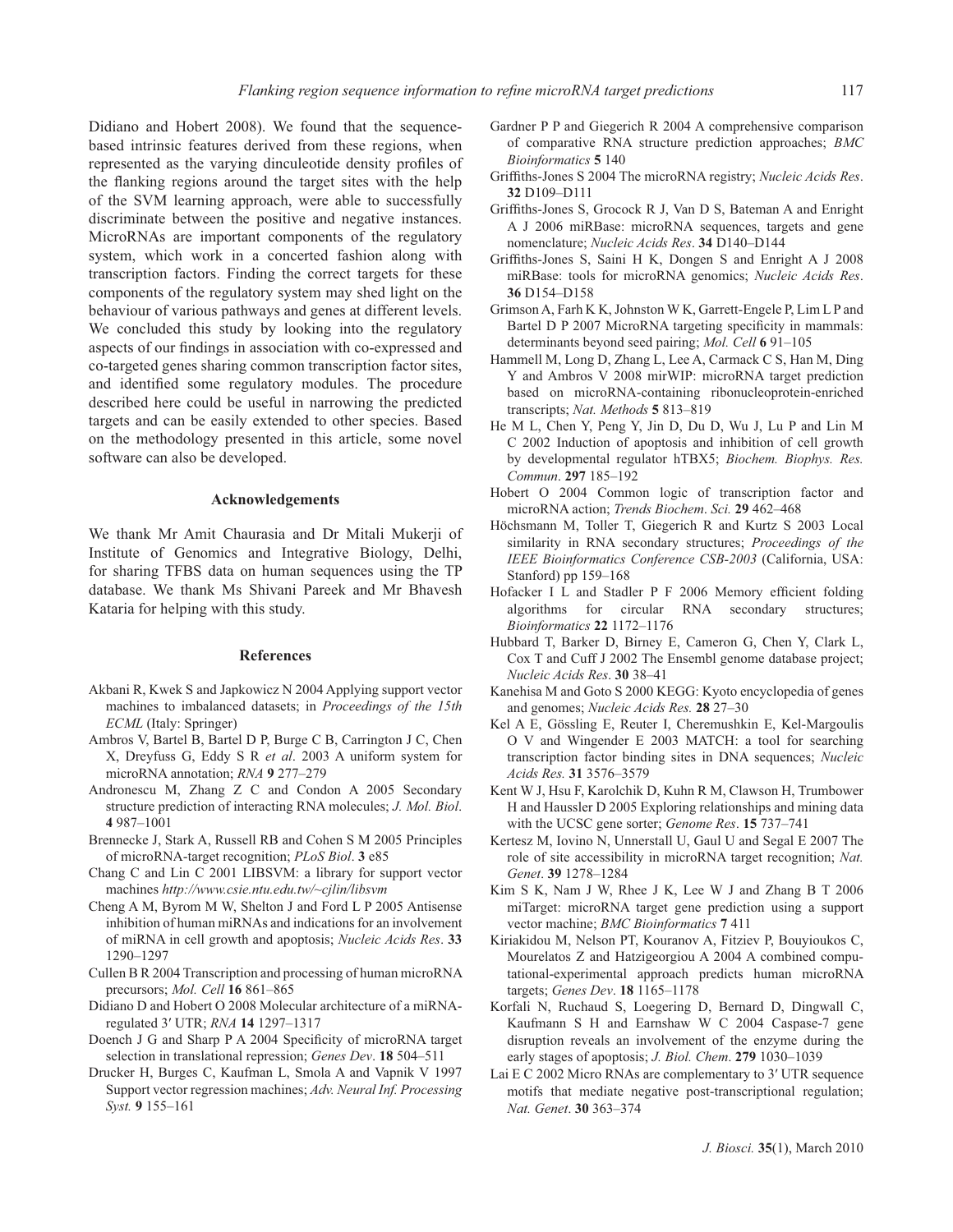- Lai E C 2004 Predicting and validating microRNA targets; *Genome Biol*. **5** 115
- Lee R C, Feinbaum R L and Ambros V 1993 The *C. elegans* heterochronic gene lin-4 encodes small RNAs with antisense complementarity to lin-14; *Cell* **75** 843–854
- Lewis B P, Burge C B and Bartel D P 2005 Conserved seed pairing, often flanked by adenosines, indicates that thousands of human genes are microRNA targets; *Cell* **120** 15–20
- Lewis B P, Shih I H, Jones-Rhoades M W, Bartel D P and Burge C B 2003 Prediction of mammalian microRNA targets; *Cell* **115** 787–798
- Lim L P, Lau N C, Garrett-Engele P, Grimson A, Schelter J M, Castle J, Bartel D P and Linsley P S *et al.* 2005 Microarray analysis shows that some microRNAs downregulate large numbers of target mRNAs; *Nature (London)* **433** 769–773
- Long D, Lee R, Williams P, Chan C Y, Ambros V and Ding Y 2007 Potent effect of target structure on microRNA function; *Nat. Struct. Mol. Biol*. **14** 287–294
- Miller A A and Waterhouse P 2005 Plant and animal microRNAs: similarities and differences; *Funct. Integr. Genomics* **5** 129–135
- Rehmsmeier M, Steffen P, Hochsmann M and Giegerich R 2004 Fast and effective prediction of microRNA/target duplexes; *RNA* **10** 1507–1517
- Robins H, Li Y and Padgett R 2005 Incorporating structure to predict microRNA targets; *Proc. Natl. Acad. Sci. USA* **102** 4006–4009
- Sethupathy P, Corda B and Hatzigeorgiou A G 2006 TarBase: a comprehensive database of experimentally supported animal microRNA targets; *RNA* **12** 192–197
- Shankar R, Chaurasia A, Ghosh B, Chekmenev D, Cheremushkin E, Kel A and Mukerji M 2007 Non-random genomic divergence in repetitive sequences of human and chimpanzee in genes of different functional categories; *Mol. Genet. Genomics* **277** 441–455
- Song Z, Krishna S, Thanos D, Strominger J L and Ono S J 1994 A novel cysteine-rich sequence-specific DNA-binding protein

interacts with the conserved X-box motif of the human major histocompatibility complex class II genes via a repeated Cys-His domain and functions as a transcriptional repressor; *J. Exp. Med*. **180** 1763–1774

- Thadani R and Tammi M T 2006 MicroTar: predicting microRNA targets from RNA duplexes; *BMC Bioinformatics* **18** 7
- Thompson W, Rouchka E C and Lawrence C E 2003 Gibbs recursive sampler: finding transcription factor binding sites; *Nucleic Acids Res*. **31** 3580–3585
- Thompson W, Palumbo M J, Wasserman W W, Liu J S and Lawrence C E 2004 Decoding human regulatory circuits; *Genome Res*. **14** 1967–1974
- Umeda M, Nishitani H and Nishimoto T 2003 A novel nuclear protein, Twa1, and Muskelin comprise a complex with RanBPM; *Gene* **303** 47–54
- Wang X and El Naqa I M 2008 Prediction of both conserved and nonconserved microRNA targets in animals; *Bioinformatics* **24** 325–332
- Will S, Reiche K, Hofacker I L, Stadler P F and Backofen R 2007 Inferring noncoding RNA families and classes by means of genome-scale structure-based clustering; *PLoS Comput. Biol*. **3** 4
- Wingender E, Chen X, Hehl R, Karas H, Liebich I, Matys V, Meinhardt T, Prüss M *et al.* 2000 TRANSFAC: an integrated system for gene expression regulation; *Nucleic Acids Res*. **28** 316–319
- Xiao F, Zuo Z, Cai G, Kang S, Gao X and Li T 2009 miRecords: an integrated resource for microRNA-target interactions; *Nucleic Acids Res*. **37** D105–D110
- Yang Y, Wang Y and Li K 2008 MirTif: a support vector machinebased microRNA target interaction filter; *BMC Bioinformatics* **9** S4
- Zhang D, Yoon H G and Wong J 2005 JMJD2A is a novel N-CoRinteracting protein and is involved in repression of the human transcription factor achaete scute-like homologue 2 (ASCL2/ Hash2); *Mol. Cell. Biol*. **25** 6404–6414

*MS received 30 September 2009; accepted 14 December 2009*

*e*Publication: 23 February 2010

Corresponding editor: SEYED E HASNAIN